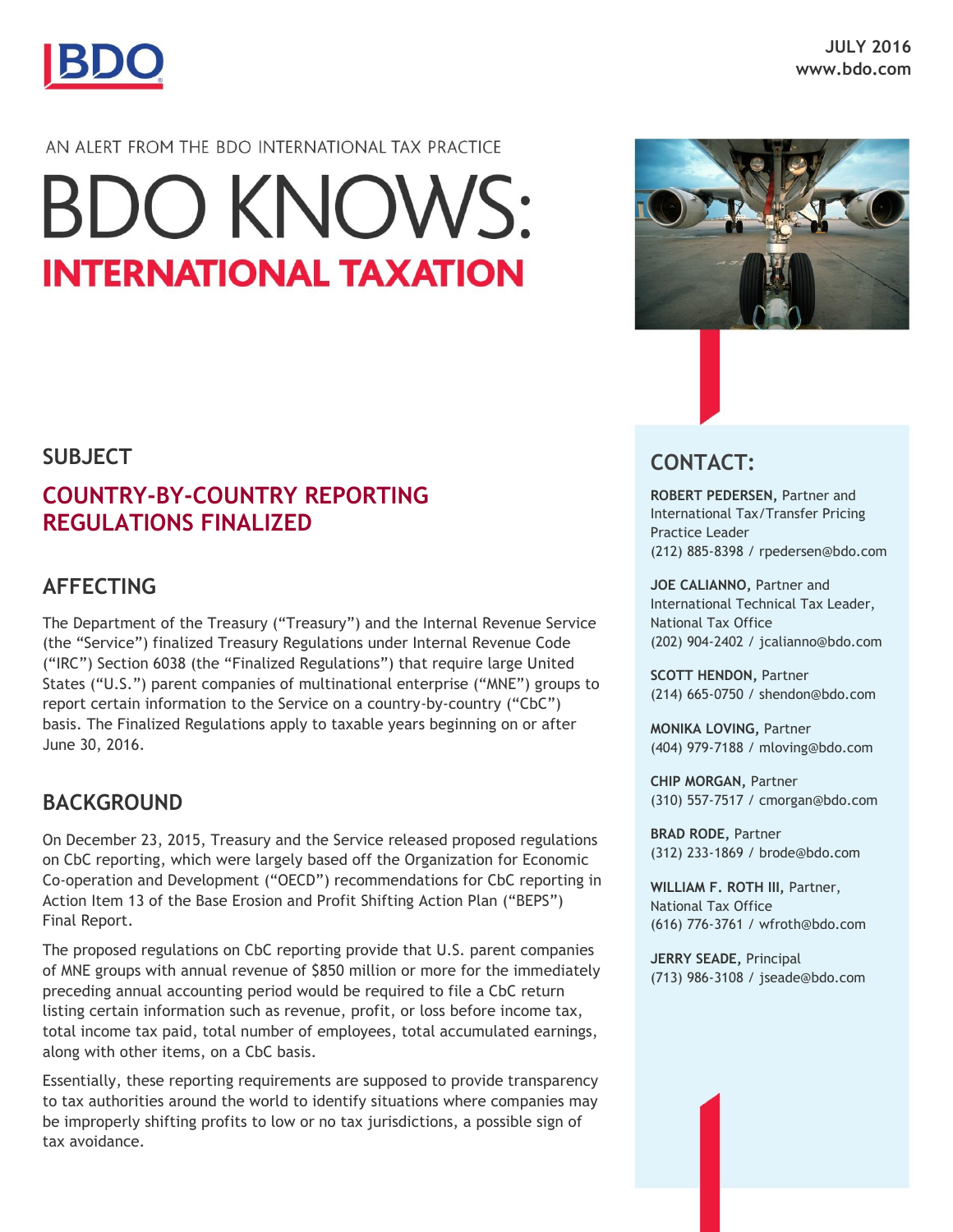## **DETAILS**

The Finalized Regulations largely follow the proposed regulations on CbC reporting, but some changes were made to take into account comments received by Treasury and the Service relating to the proposed regulations. Certain key developments and clarifications in the Finalized Regulations and the preamble to the Finalized Regulations ("Preamble") are discussed below.

#### **1. Form 8975, Country-by-Country Report**

The Finalized Regulations amend the proposed regulations to reflect the official number of the form, Form 8975, Countryby-Country Report, ("Form 8975" or "CbCR"). Form 8975 is still being developed.

#### **2. Applicability Date and Voluntary Filings**

Other countries have adopted CbC reporting requirements for annual accounting periods beginning on or after January 1, 2016, that would require reporting of CbC information by constituent entities of MNE groups with an ultimate parent entity resident in a tax jurisdiction that does not have a CbC reporting requirement for the same annual accounting period. The Finalized Regulations apply to reporting periods of ultimate parent entities of U.S. MNE groups that begin on or after the first day of a taxable year of the ultimate parent entity that begins on or after June 30, 2016. Thus, the Finalized Regulations are not applicable for tax years of ultimate parent entities before June 30, 2016.

However, the Preamble indicates that Treasury and the Service intend to allow ultimate parent entities of U.S. MNE groups and U.S. business entities designated by a U.S. territory ultimate parent entity to file CbCRs for reporting periods that begin on or after January 1, 2016 but before June 30, 2016, under a procedure to be provided in separate, forthcoming guidance.

Treasury and the Service also indicated that they are working to ensure that foreign jurisdictions implementing CbC reporting requirements will not require constituent entities of U.S. MNE groups to file a CbC report with the foreign jurisdiction if the U.S. MNE group files a CbCR with the Service pursuant to this voluntary procedure, and the CbCR is exchanged with such foreign jurisdiction pursuant to a competent authority arrangement.

Separately, the OECD released guidance on June 29, 2016, relating to the implementation of CbC reporting, which sanctions voluntary CbC reporting during this transitional period by providing that if specified requirements are met, foreign countries should not require additional local filings by constituent entities.

#### **3. Permanent Establishments**

The Finalized Regulations modify the term permanent establishment included in the definition of business entity. The Finalized Regulations provide that the term permanent establishment includes (i) a branch or business establishment of a constituent entity in a tax jurisdiction that is treated as a permanent establishment under an income tax convention to which that tax jurisdiction is a party, (ii) a branch or business establishment of a constituent entity that is liable to tax in the tax jurisdiction in which it is located pursuant to the domestic laws of such tax jurisdiction, or (iii) a branch or business establishment of a constituent entity that is treated in the same manner for tax purposes as an entity separate from its owner by the owners' tax jurisdiction of residence.

The Finalized Regulations revise the term permanent establishment so that it is more in line with the definition of permanent establishment that will be incorporated in the OECD Model Tax Convention per the recommendations provided in Action Item 7 (Preventing the Artificial Avoidance of Permanent Establishment) of the BEPS Final Report.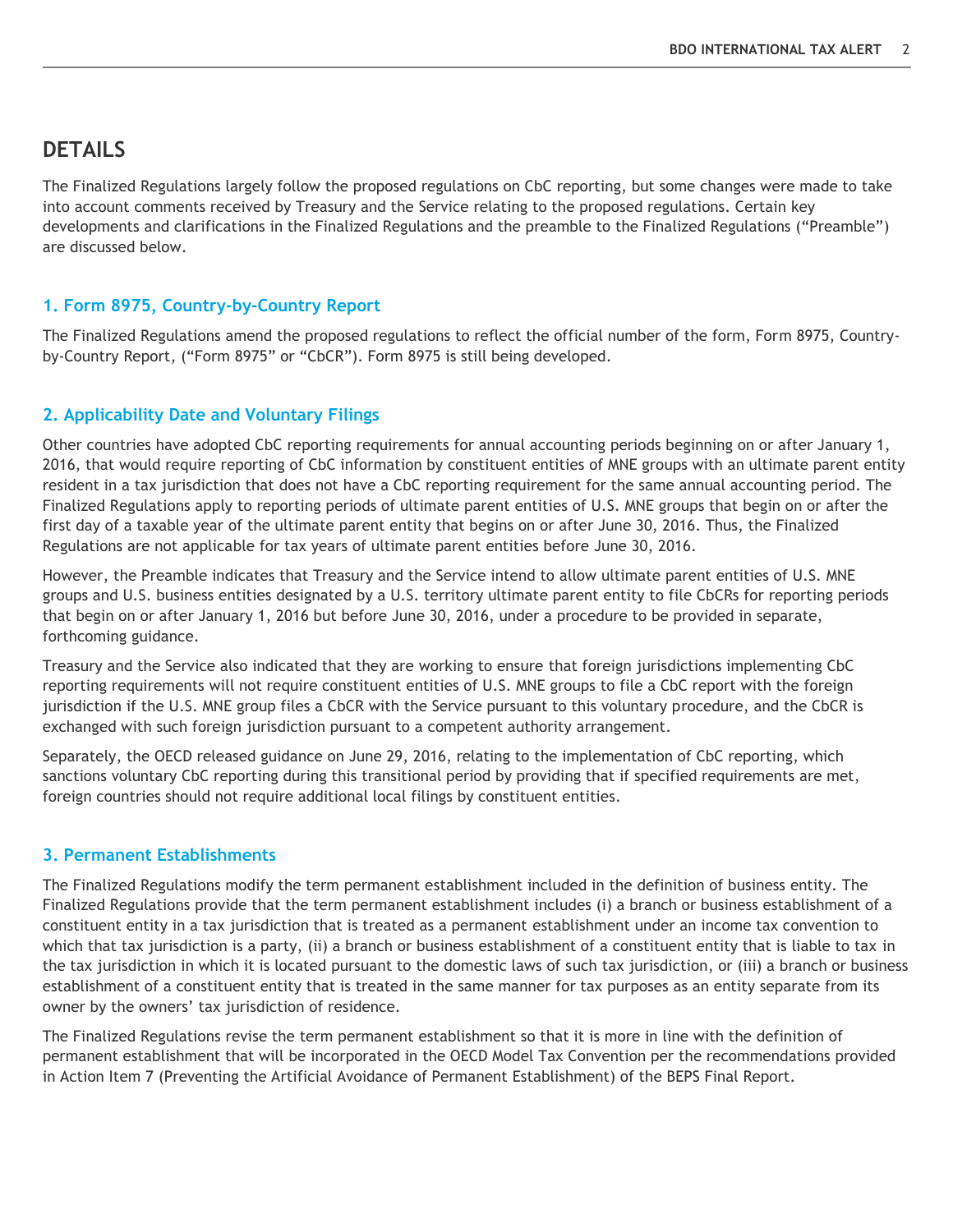#### **4. Grantor Trusts and Decedent's Estates**

The Finalized Regulations exclude decedents' estates, individuals' bankruptcy estates, and grantor trusts within the meaning of IRC Section 671, all the owners of which are individuals, from the definition of business entity.

#### **5. National Security Exception**

Treasury and the Service received comments requesting a national securities exception for reporting CbC information. The Preamble states that Treasury and the Service consulted with the Department of Defense regarding the information collected on the CbCR and that the Department of Defense concluded such information reporting generally does not pose a national security concern. Accordingly, the Finalized Regulations do not provide a general exception for information that may relate to national security. Nonetheless, the Department of Defense continues to consider the national security implications of the CbCR in particular fact patterns, and future guidance may be issued to provide procedures for taxpayers to consult with the Department of Defense regarding the appropriate presentation of CbC information in such fact patterns.

#### **6. Source of Data and Reconciliation**

The Finalized Regulations provide that the reporting period covered by Form 8975 is the period of the ultimate parent entity's annual applicable financial statement that ends with or within the ultimate parent entity's taxable year, or, if the ultimate parent entity does not prepare an annual applicable financial statement, then the ultimate parent entity's taxable year.

The Finalized Regulations do not limit the constituent entity information to applicable financial statements of the constituent entity but rather, provide that the source of the tax jurisdiction of residence information on the CbCR must be based on applicable financial statements, books and records, regulatory financial statements, or records used for tax reporting or internal management control purposes for an annual period of each constituent entity ending with or within the reporting period.

The proposed regulations stated that the amounts provided in the CbCR should be based on applicable financial statements, books and records maintained with respect to the constituent entity, or records used for tax reporting purposes. The term "books and records" was intended to be broad enough to include all sources of information that the BEPS Final Report allows. In order to clarify this intent, the Finalized Regulations provide that the source of data may also include regulatory financial statements and records used for internal management control purposes.

#### **7. Partnerships and Stateless Entities**

A business entity that is treated as a partnership in the tax jurisdiction in which it is organized, and that does not own or create a permanent establishment in that or another tax jurisdiction generally would have no tax jurisdiction of residence under the definition in the proposed regulations, other than for purposes of determining the ultimate parent entity of a U.S. MNE group. Under the proposed regulations, tax jurisdiction information with respect to constituent entities that do not have a tax jurisdiction or residence, or "stateless entities," would be aggregated and reported in a separate row of the CbCR. The preamble to the proposed regulations indicated that partners of a partnership that is a stateless entity would report their respective shares of the partnership's items in their respective tax jurisdiction(s) of residence.

A comment requested clarification as to whether the partnership or its partners, or both, should report the partnership's CbC information. The Finalized Regulations provide that the tax jurisdiction of residence information with respect to stateless entities is provided on an aggregate basis for all stateless entities in a U.S. MNE group and that each stateless entity-owner's share of the revenue and profit of its stateless entity is also included in the information for the tax jurisdiction of residence of the stateless entity-owner. In the case in which a partnership creates a permanent establishment for itself or its partners, the CbC information with respect to the permanent establishment is not reported